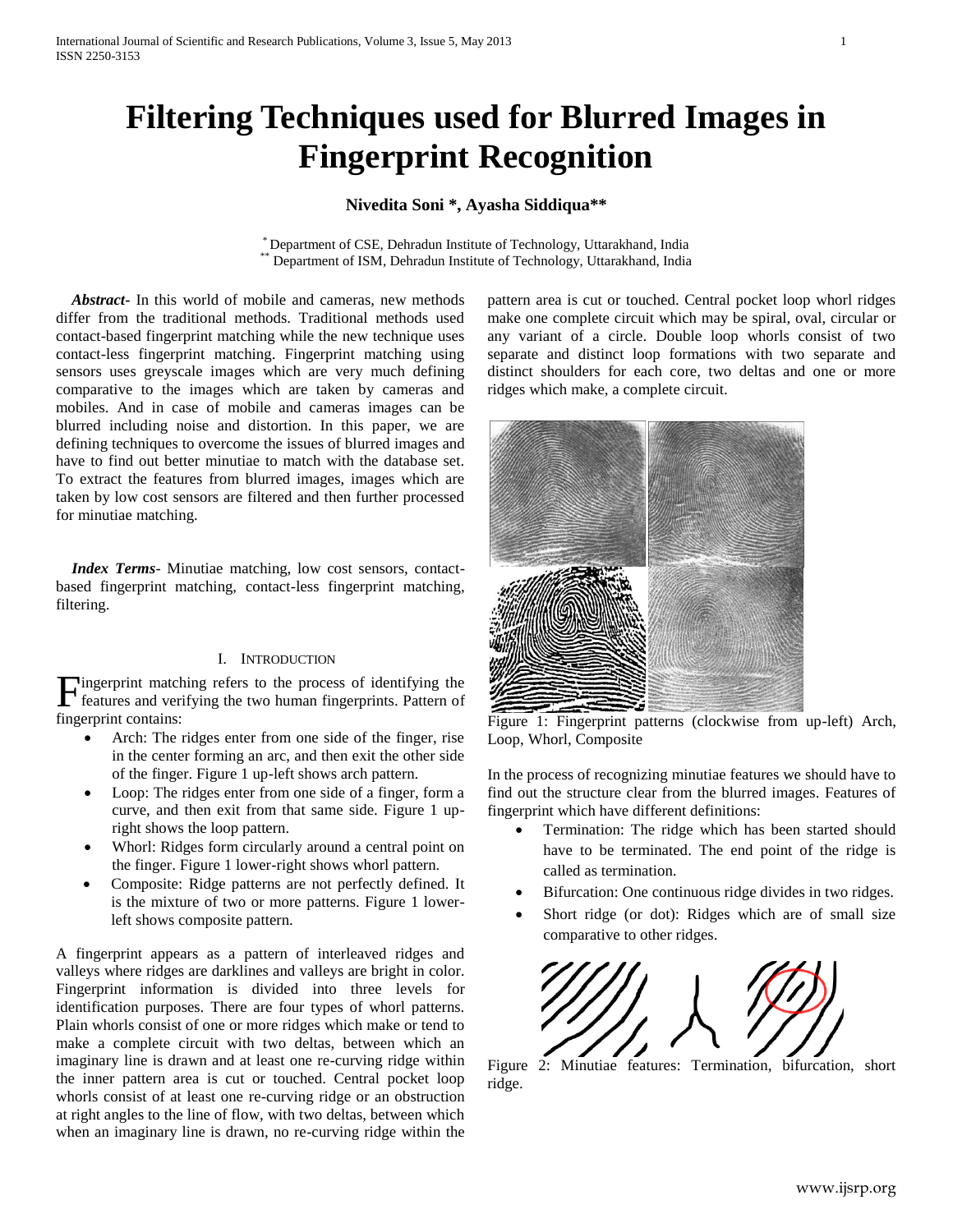### II. CHARACTERISTICS OF IMAGES

 Fingerprint images taken by low cost cameras and others webcams have importance nowadays because they can be found easily like in laptops and mobiles. However, quality of these fingerprints differs from the dedicated sensors. But to resolve this problem new techniques are defined. The images which are taken by cameras are to be processed so that we can obtain the images similar to the dedicated sensors. These images which are obtained by these webcams cannot be as clear as dedicated sensors. So, different pre-processing techniques have to be applied. In this case our area of interest is on blur portion of the fingerprint image. Blur in the images takes place due to distortions in cameras and so as from low quality camera [2]. Fingertip image are taken and ridge structure is defined so that we can get the structure like from dedicated sensors. Dedicated sensors tends to produce image but there are some disadvantages if those sensors like non-uniform pressure, changes in ridge structure, residues which can be there from the previous fingerprint. Using our daily use cameras these problems will not take place. Blur in the images can take place due to several reasons but this blur have to be removed to get ridge structure. In our paper we are defining filtering techniques to get better image from blur image.

## III. APPROACH TO REDUCE BLUR

 For blur images we have to enhance the contrast of the image so that intensity and frequency of the image rise and blur image tend to give a sharpening values. For the rising of contrast, a method which is called as Histogram Equalization is used. For applying any of the methods the image should be converted into greyscale.

#### *A. Histogram Equalization*

 The histogram equalization spreads out intensity values along the total range of values in order to achieve higher contrast[1]. Using histogram equalization function histeq() this can be done easily. histeq enhances the contrast of images by transforming the matrix values in an intensity image, or the values in the colormap of an indexed image, so that the histogram of the output image almost matches a specified histogram. After that we get the contrast image of the original image for further processing. In addition to histogram equalization, there is another upgraded method called as adaptive histogram equalization can be used. While histeq function works on entire image, adaptive histogram function adapthisteq works on small portions of image.

### *B. Wiener Filter*

 The wiener filtering is a restoration technique for blur reduction, i.e., when the image is blurred low-pass filter, it is possible to recover the image by inverse filtering or generalized inverse filtering. Wiener filter removes the additive noise and reduces the blurring simultaneously [3]. The function which is used for wiener deconvolution is deconvwnr(). Wiener deconvolution can be used effectively when the frequency

measures of the image and additive noise are known to some degree.

#### *C. Regularized filter*

Regularized deconvolution can be used when constraints we apply on the recovered image and limited information is known about the additive noise. The blurred and noisy image is restored by a constrained least square restoration algorithm that uses a regularized filter. Functions used to implement regularized filter is deconvreg().

#### *D. Regularized filter*

When the blur is present in the fingerprint we are concerned about the output image after deblurring. Richardson lucy deconvolution applies the point spead function to reduce blur and get far better output image than the blur image. It restores the image using the PSF.

#### *E. Median filter*

The Median Filter block replaces the central value of an M-by-N neighborhood with its median value. If the neighborhood has a center element, the block places the median value there. Median filtering is similar to using an averaging filter, in that each output pixel is set to an average of the pixel values in the neighborhood of the corresponding input pixel [4]. However, with median filtering, the value of an output pixel is determined by the median of the neighborhood pixels, rather than the mean. The median is much less sensitive than the mean to extreme values (called outliers). Median filtering is therefore better able to remove these outliers without reducing the sharpness of the image. The medfilt2 function implements median filtering.

#### IV. RELATED WORK

 In order to implement the blur reduction techniques, we have to find first the different intensity values at different points pixelwise. These intensity values should be changed using filtering techniques. In proper processing of images contains the original image, this image is coverted into greyscale. These greyscale images are used for further execution. Because we cannot process the image with RGB values so we have to convert the RGB matrix into one channel matrix. This matrix is used by the functions of filters.

Initially we take a image from any camera or mobile, there may be possible some blurriness in the features which are to be extracted. Resized image. Then histogram equalization is used to enhance the contrast of the image so that the intensity values of the image are sharpen. Then the wiener filtering technique is applied for better low-pass filtering. After that we get the better feature designing on the fingerprint image. Then binarization and thinning can be applied. Using feature extraction algorithm fingerprint features are evaluated and in final stage minutiae detection and matching is done [5].